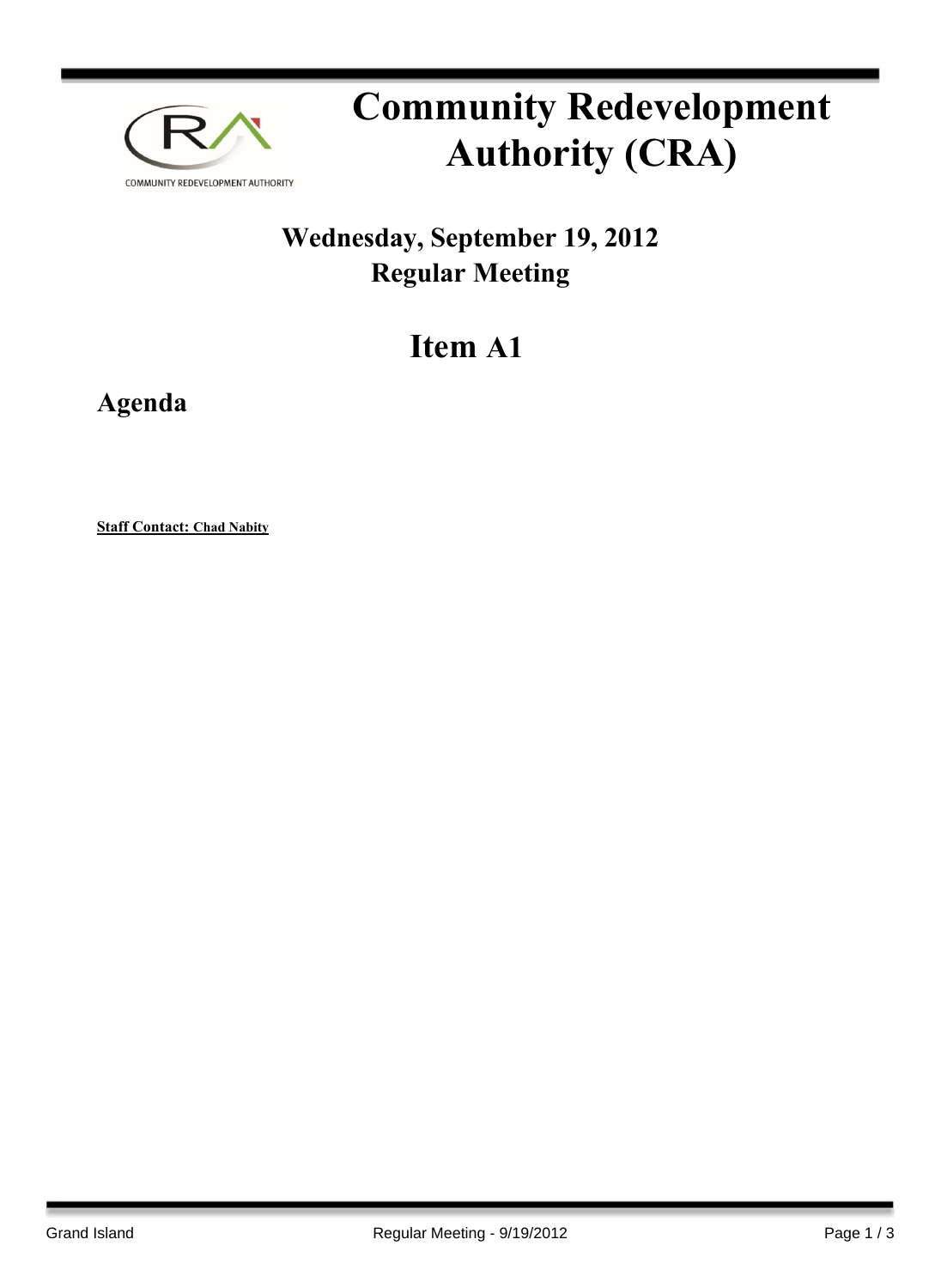## **AGENDA Wednesday September 19, 2012 4:00 p.m. Grand Island City Hall**

Open Meetings Notifications

1. Call to Order. Barry Sandstrom Call to Order.

This is a public meeting subject to the open meetings laws of the State of Nebraska. The requirements for an open meeting are posted on the wall in this room and anyone that wants to find out what those are is welcome to read through them.

- 2. Approval of Minutes of August 15, 2012 Meeting.
- 3. Approval of Financial Reports.
- 4. Approval of Bills.
- 5. Review of Committed Projects and CRA Properties.
- 6. Consideration of Redevelopment contract for 125 N Carey, Token Properties, LLC.
- 7. Consideration of Redevelopment contract for 2300 N Webb Rd., Gordman Grand Island, LLC.
- 8. Consideration of a Resolution to forward a Redevelopment Plan Amendment to the Hall County Regional Planning Commission for 1135 S Locust, Grand Island, Auto One, INC.
- 9. Consideration of a Resolution of intent to enter into a Site Specific Redevelopment Contract & Approval of related actions 30 day notice to City Council for 1135 S Locust, Grand Island, Auto One, INC.
- 10. Consideration of a Resolution to forward a Redevelopment Plan Amendment to the Hall County Regional Planning Commission for 1103 St Paul Rd., Grand Island, with Grand Island Area Habitat for Humanity.
- 11. Consideration of a Resolution of intent to enter into a Site Specific Redevelopment Contract & Approval of related actions 30 day notice to City